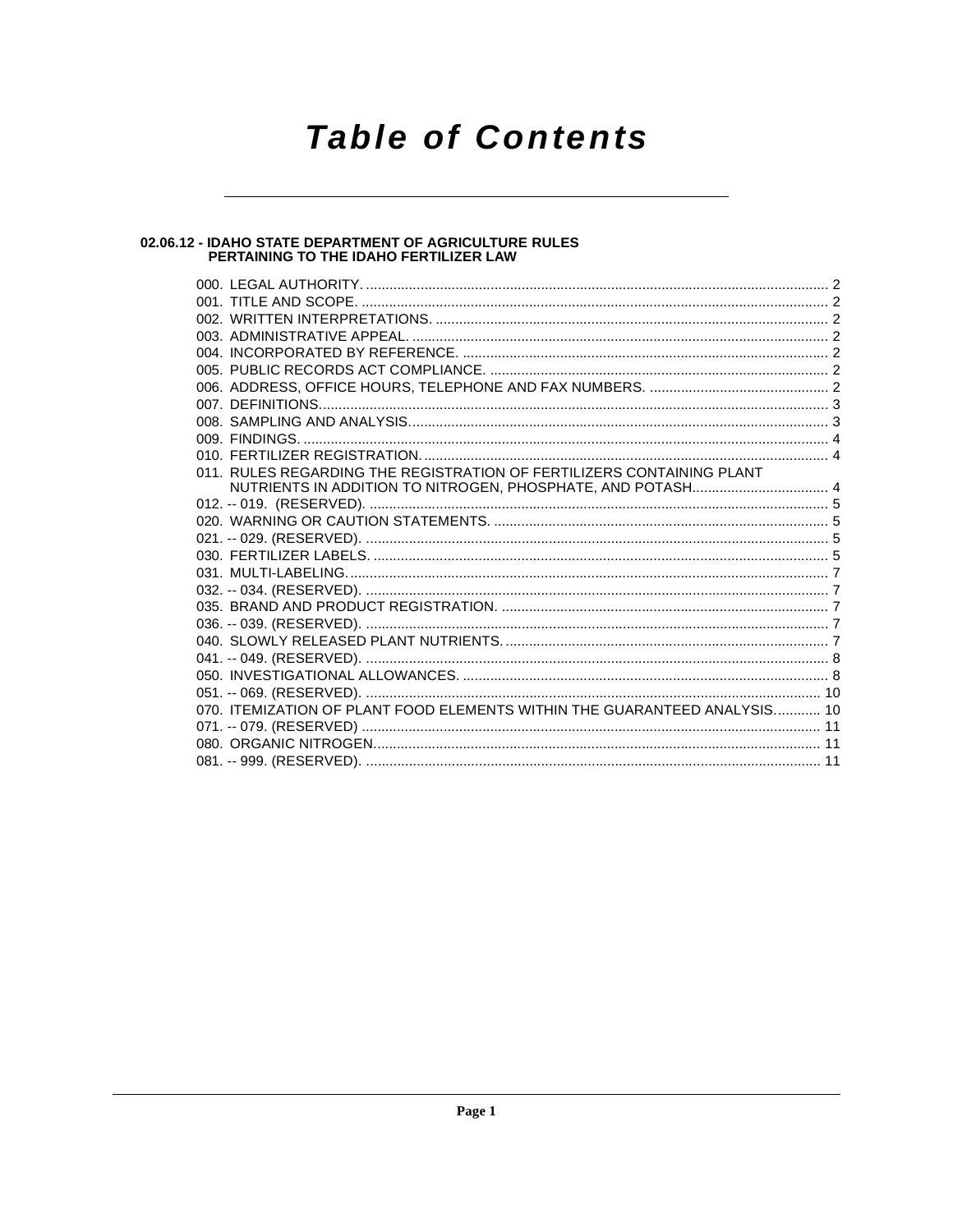### **IDAPA 02 TITLE 06 CHAPTER 12**

# **02.06.12 - IDAHO STATE DEPARTMENT OF AGRICULTURE RULES PERTAINING TO THE IDAHO FERTILIZER LAW**

# <span id="page-1-1"></span><span id="page-1-0"></span>**000. LEGAL AUTHORITY.**

This chapter is adopted under the legal authority of Section 22-604, Idaho Code. (3-30-01)

# <span id="page-1-2"></span>**001. TITLE AND SCOPE.**

**01. Title**. The title of this chapter is IDAPA 02.06.12, "Idaho State Department of Agriculture Rules us to the Idaho Fertilizer Law." (3-30-01) Pertaining to the Idaho Fertilizer Law."

**02. Scope**. These rules specify general label requirements and label requirements for major and minor element guarantees for fertilizers, minimum percentages allowed for registration, the necessity for warning or caution statements, and set forth investigational allowances from which a product guarantee may deviate without being in violation of the law. (3-30-01) violation of the law.

# <span id="page-1-3"></span>**002. WRITTEN INTERPRETATIONS.**

There are no written interpretations of these rules. (3-30-01)

## <span id="page-1-4"></span>**003. ADMINISTRATIVE APPEAL.**

There is no provision for administrative appeals before the Idaho State Department of Agriculture under this chapter. Hearing and appeal rights are pursuant to Title 67, Chapter 52, Idaho Code. (3-30-01)

## <span id="page-1-5"></span>**004. INCORPORATED BY REFERENCE.**

Copies of these documents may be obtained from the Idaho State Department of Agriculture, 2270 Old Penitentiary<br>Road, PO Box 790, Boise, Idaho 83701, IDAPA 02.06.12 incorporates by reference: (3-30-01) Road, PO Box 790, Boise, Idaho 83701. IDAPA 02.06.12 incorporates by reference:

### **[01. The Idaho Fertilizer Act Of 2000, Title 22, Chapter 6, Idaho Code, Sections 22-601 Through](http://www3.state.id.us/idstat/TOC/22006KTOC.html) [22-624](http://www3.state.id.us/idstat/TOC/22006KTOC.html)**; (3-30-01)

**[02. Terms and Definitions Of The Association Of American Plant Food Control Officials](http://www.uky.edu/Agriculture/RegulatoryServices/aapfco.htm) [\(AAPFCO\) "2000 Official Publication"](http://www.uky.edu/Agriculture/RegulatoryServices/aapfco.htm)**. As published in the "2000 Official Publication" of the Association of American Plant Food Control Officials (AAPFCO); or

**[03. The "1996 Merck Index, 12th Edition](http://www.Merck.com/)**," as published by Merck Research Laboratories Division of Merck & Co., Incorporated. (3-30-01)

# <span id="page-1-6"></span>**005. PUBLIC RECORDS ACT COMPLIANCE.**

These rules are public records and are available for inspection and copying at the department. (3-30-01)

# <span id="page-1-7"></span>**006. ADDRESS, OFFICE HOURS, TELEPHONE AND FAX NUMBERS.**

**01.** Physical Address. The central office of the Idaho State Department of Agriculture is located at Penitentiary Road, Boise, Idaho 83712-0790. 2270 Old Penitentiary Road, Boise, Idaho 83712-0790.

**02. Office Hours**. Office hours are 8 a.m. to 5 p.m., Mountain Time, Monday through Friday, except designated by the state of Idaho. (3-30-01) holidays designated by the state of Idaho.

**03. Mailing Address**. The mailing address for the central office is Idaho State Department of Agriculture, P. O. Box 790, Boise, Idaho 83701. (3-30-01) (3-30-01)

- **04. Telephone Number**. The telephone number of the central office is (208) 332-8620. (3-30-01)
- **05. Fax Number**. The fax number of the central office is (208) 334-2283. (3-30-01)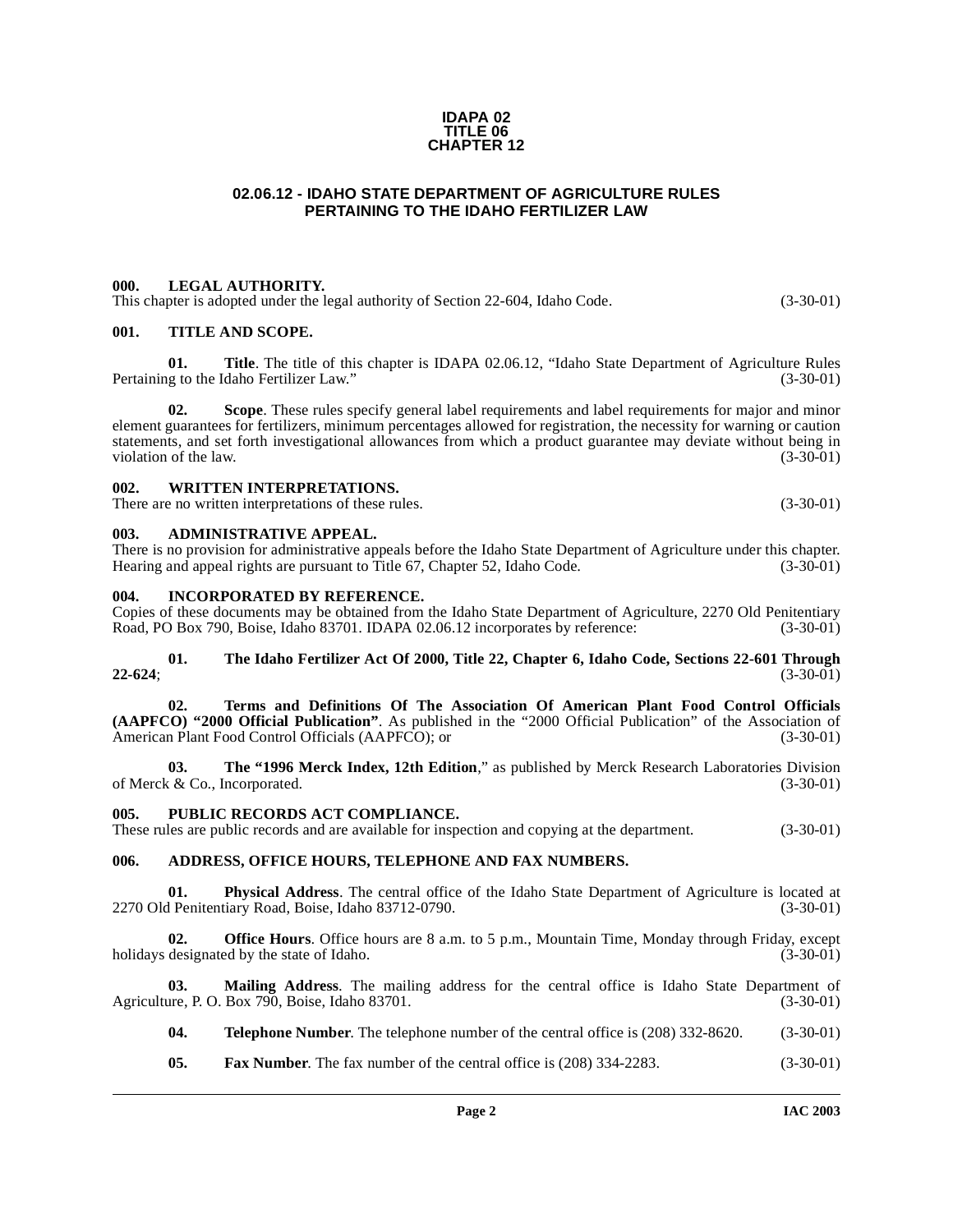### <span id="page-2-3"></span><span id="page-2-0"></span>**007. DEFINITIONS.**

**01. Deficient**. Where the amount of nutrient found by analysis is less than that guaranteed, which may om a lack of nutrient ingredients or from lack of uniformity. (3-30-01) result from a lack of nutrient ingredients or from lack of uniformity.

<span id="page-2-2"></span>**02. Department**. The Idaho state department of agriculture or its authorized representative. (3-30-01)

<span id="page-2-4"></span>**03. Fertilizer**. Any substance defined by Section 22-603, Idaho Code, as a fertilizer. (3-30-01)

**04. Guarantee**. An affirmation or promise made by the seller to the buyer which relates to the goods and becomes part of the basis of the bargain and creates an express warranty that the fertilizer shall conform to the affirmation or promise. (3-30-01) affirmation or promise.

**05.** Guaranteed Analysis. The minimum percentage of plant nutrients claimed, as required by Section (daho Code. (3-30-01) 22-603, Idaho Code.

<span id="page-2-6"></span><span id="page-2-5"></span>

|         | 06.                    | <b>Overall Index Value</b> . A value used to determine whether an entire product is deficient. (3-30-01)                 |             |  |
|---------|------------------------|--------------------------------------------------------------------------------------------------------------------------|-------------|--|
|         | 07.                    | Micronutrient. A micronutrient, for the purposes of this chapter, means:                                                 | $(3-30-01)$ |  |
|         | a.                     | Boron (B);                                                                                                               | $(3-30-01)$ |  |
|         | b.                     | Chlorine (Cl);                                                                                                           | $(3-30-01)$ |  |
|         | c.                     | Cobalt (Co);                                                                                                             | $(3-30-01)$ |  |
|         | d.                     | Copper (Cu);                                                                                                             | $(3-30-01)$ |  |
|         | е.                     | Iron $(Fe)$ ;                                                                                                            | $(3-30-01)$ |  |
|         | f.                     | Manganese (Mn);                                                                                                          | $(3-30-01)$ |  |
|         | g.                     | Molybdenum (Mo);                                                                                                         | $(3-30-01)$ |  |
|         | h.                     | Sodium (Na); and                                                                                                         | $(3-30-01)$ |  |
|         | i.                     | Zinc $(Zn)$ .                                                                                                            | $(3-30-01)$ |  |
| weight. | 08.                    | Percent Or Percentage. The amount of individual plant nutrients in relation to the total product by<br>$(3-30-01)$       |             |  |
| Code.   | 09.                    | <b>Registrant</b> . The person who registers fertilizer pursuant to Sections 22-601 through 22–624, Idaho<br>$(3-30-01)$ |             |  |
|         | 10.                    | <b>Register</b> . To register a fertilizer pursuant to the provisions of Section 22-605, Idaho Code.                     | $(3-30-01)$ |  |
|         | 11.                    | Specialty Fertilizer. A fertilizer distributed for non-farm use.                                                         | $(3-30-01)$ |  |
|         | 12.                    | Ultimate Dealer. The person who distributes fertilizer product to the end-user.                                          | $(3-30-01)$ |  |
| 008.    | SAMPLING AND ANALYSIS. |                                                                                                                          |             |  |

<span id="page-2-8"></span><span id="page-2-7"></span><span id="page-2-1"></span>The methods of sampling and analysis shall be those of the Association of Official Analytical Chemists (AOAC) or other methods as approved by the department. (3-30-01) (3-30-01)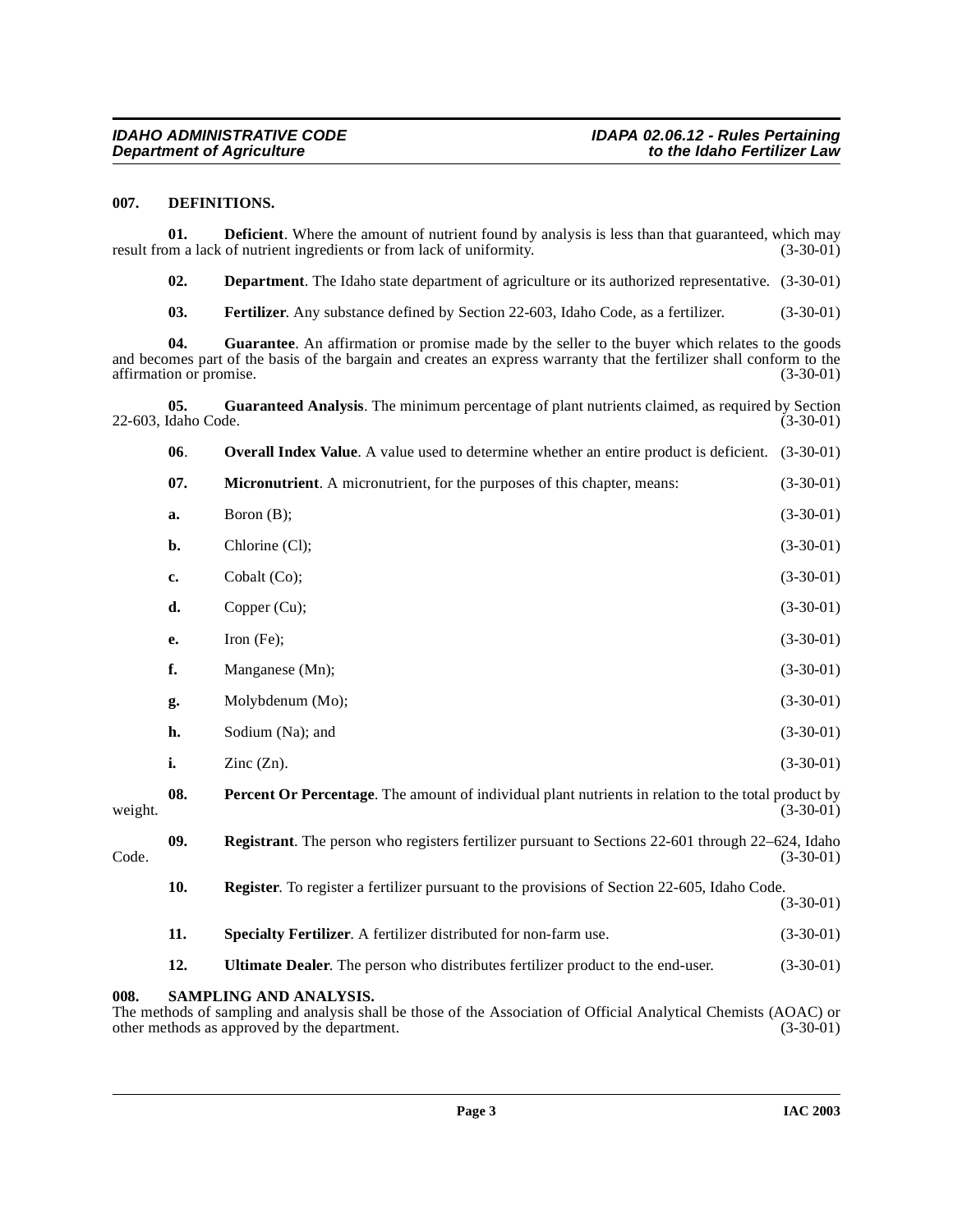# <span id="page-3-0"></span>**009. FINDINGS.**

These rules are promulgated pursuant to Title 22, Chapter 6, Idaho Code. The adoption of these rules will update and replace outdated fertilizer labeling guarantees and general label requirements, which have not been revised since 1968. In addition, investigational allowances used to determine whether or not a fertilizer product meets its labeled guarantees after laboratory analysis, are expanded and updated to better accommodate advances in product formulation and laboratory analysis techniques.

## <span id="page-3-3"></span><span id="page-3-1"></span>**010. FERTILIZER REGISTRATION.**

Each brand and separately identifiable fertilizer product under each brand shall be registered pursuant to Section 22- 605, Idaho Code. (3-30-01)

## <span id="page-3-5"></span><span id="page-3-2"></span>**011. RULES REGARDING THE REGISTRATION OF FERTILIZERS CONTAINING PLANT NUTRIENTS IN ADDITION TO NITROGEN, PHOSPHATE, AND POTASH.**

**01. Other Plant Nutrients**. A fertilizer may contain plant nutrients in addition to nitrogen, phosphate and potash. When these other nutrients are mentioned on the label in any form or manner, the fertilizer shall be registered. In addition, each nutrient amount shall be guaranteed. The guarantee shall be reported, on the label, on an elemental basis. Sources of the nutrients subjected to the guaranteed analysis, and proof of availability shall be provided to the department upon request. Any additional nutrients, contained in a fertilizer submitted for registration, must be present in the following minimum concentrations:

| Element         | Percent |
|-----------------|---------|
| Calcium (Ca)    | 1.0000  |
| Magnesium (Mg)  | 0.5000  |
| Sulfur (S)      | 1.0000  |
| Boron (B)       | 0.0200  |
| Chlorine (CI)   | 0.1000  |
| Cobalt (Co)     | 0.0005  |
| Copper (Cu)     | 0.0500  |
| Iron (Fe)       | 0.1000  |
| Manganese (Mn)  | 0.0500  |
| Molybdenum (Mo) | 0.0005  |
| Sodium (Na)     | 0.1000  |
| Zinc (Zn)       | 0.0500  |

(3-30-01)

<span id="page-3-4"></span>**02. Labeling**. The label shall constitute a guarantee regarding the nutrient content of the fertilizer. No nutrients, other than those listed in Subsection 011.01, will be accepted by the department as guaranteed. Proposed labels and directions for the use of the fertilizer shall be furnished with the application for registration upon request. Any of the above listed elements which are guaranteed shall appear in the order listed immediately following guarantees for the primary nutrients of nitrogen, phosphate and potash. (3-30-01) guarantees for the primary nutrients of nitrogen, phosphate and potash.

**03. Exemptions**. Guarantees for water soluble nutrients labeled for ready-to-use foliar fertilizers, ready-to-use specialty liquid fertilizers, hydroponic or continuous liquid feed programs, and potting soils, are exempted from the minimum element percentages listed in Subsection  $011.01$ .  $(3-30-01)$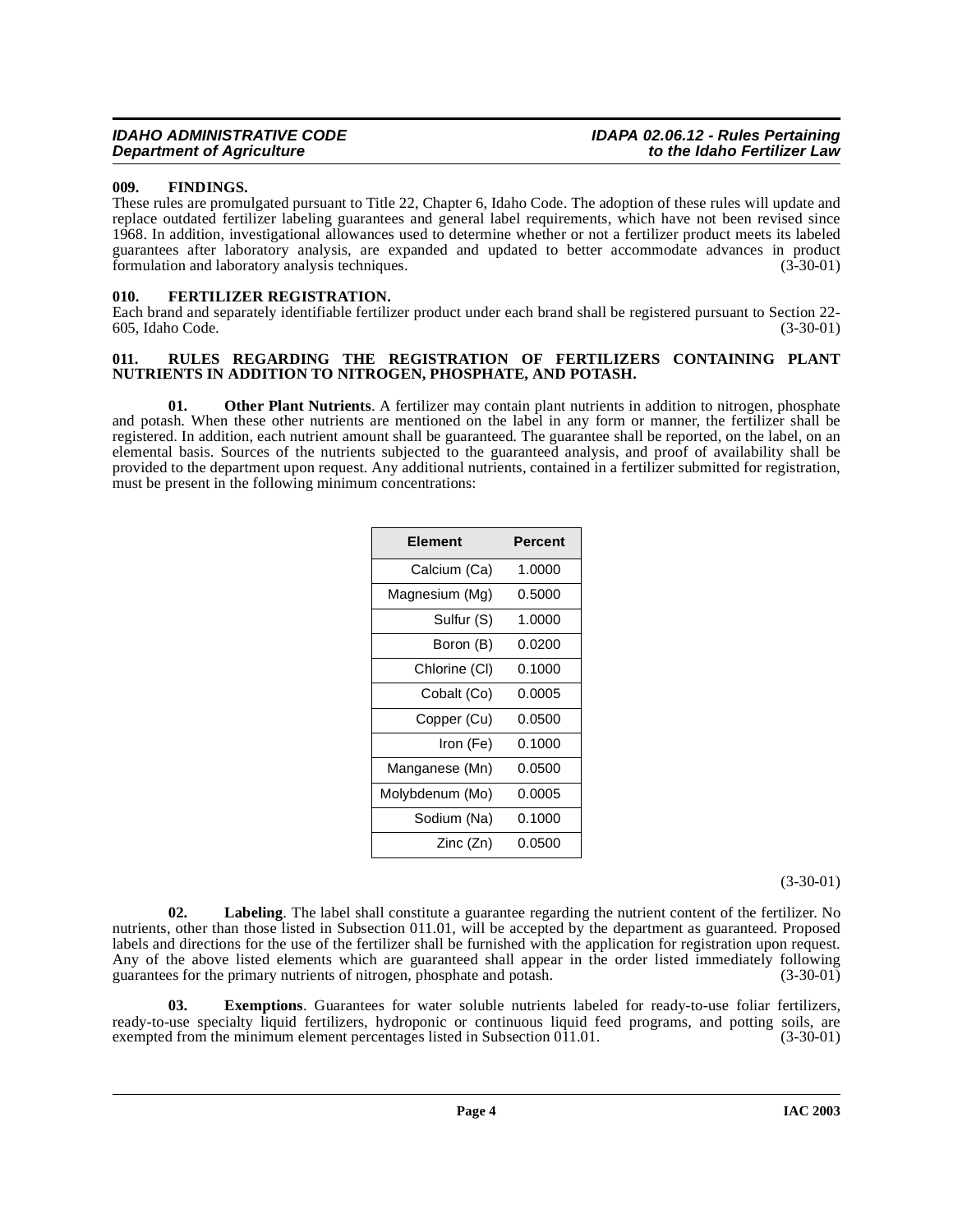# <span id="page-4-0"></span>**012. -- 019. (RESERVED).**

# <span id="page-4-8"></span><span id="page-4-1"></span>**020. WARNING OR CAUTION STATEMENTS.**

A warning or cautionary statement is required on any fertilizer product: (3-30-01)

**01. Containing Boron**. If the fertilizer product contains one tenth of a percent (.10%) or more boron in coluble form, the statement shall include: (3-30-01) a water soluble form, the statement shall include:

<span id="page-4-4"></span>**a.** The word "Warning" or "Caution" conspicuously displayed; (3-30-01)

**b.** The crops for which the fertilizer is recommended; and (3-30-01)

**c.** That the use of the fertilizer on any crop(s) other than those recommended may result in serious injury to the crop(s).  $(3-30-01)$ 

**02. Containing Molybdenum**. If the fertilizer product contains one thousandths of a percent (.001%) molybdenum, the statement shall include: (3-30-01) or more molybdenum, the statement shall include:

<span id="page-4-7"></span><span id="page-4-5"></span>**a.** The word "Warning" or "Caution" conspicuously displayed; and (3-30-01)

**b.** That the application of fertilizers containing molybdenum may result in forage crops containing molybdenum which are toxic to ruminant animals. (3-30-01) levels of molybdenum which are toxic to ruminant animals.

**03. Other Fertilizer Products**. The department may require a registrant to include a warning or caution statement for any other fertilizer product that contains a micro-nutrient in water soluble form for which there is evidence that application of the micro-nutrient may be harmful to certain crops or where there are unusual environmental conditions. (3-30-01) environmental conditions.

**04. Examples**. The following are examples of warning or caution statements: (3-30-01)

**a.** Directions: Apply this fertilizer at a maximum rate of (number of pounds) per acre for (name of (3-30-01) crop). (3-30-01)

**b.** CAUTION: Do not use on other crops. The (name of micro-nutrient) may cause injury to them. (3-30-01)

**c.** CAUTION: Apply this fertilizer at a maximum rate of (number of pounds) per acre for (name of onot use on other crops; the (name of micro-nutrient) may cause serious injury to them. (3-30-01) crop). Do not use on other crops; the (name of micro-nutrient) may cause serious injury to them.

**d.** WARNING: This fertilizer carries added (name(s) of micro-nutrient(s)) and is intended for use only on (name of crop). Its use on any other crops or under conditions other than those recommended may result in serious injury to the crops. (3-30-01) injury to the crops.

**CAUTION:** This fertilizer is to be used only on soil that responds to (name of micro-nutrient).<br>me of micro-nutrient) are toxic to grazing animals (ruminants). (3-30-01) Crops high in (name of micro-nutrient) are toxic to grazing animals (ruminants).

**f.** CAUTION: (Name of micro-nutrient) is recommended for all crops where (name of micronutrient) may be deficient; however excessive application to susceptible crops may cause damage. (3-30-01)

# <span id="page-4-2"></span>**021. -- 029. (RESERVED).**

## <span id="page-4-6"></span><span id="page-4-3"></span>**030. FERTILIZER LABELS.**

The following information, in the format presented, is the minimum required for all fertilizer labels. For packaged products, this information shall either appear on the package, or be printed on a tag and attached to the package. This information shall be in a readable and conspicuous form. For bulk products, this same information in written or printed form shall accompany delivery and be supplied to the purchaser at time of delivery. (3-30-01)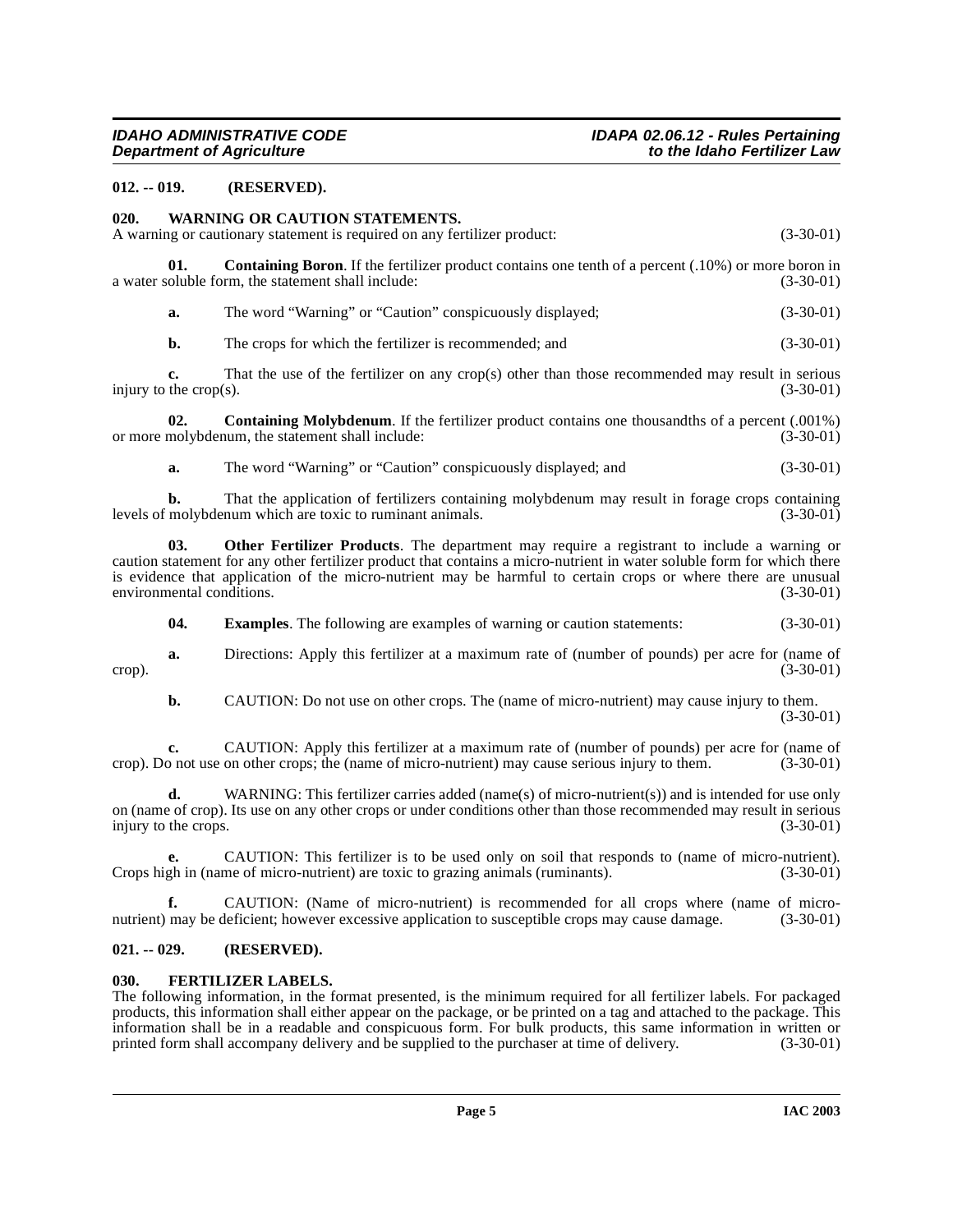| 01. | Net weight. | $(3-30-01)$ |
|-----|-------------|-------------|
|     |             |             |

<span id="page-5-0"></span>**02. Brand**. (3-30-01)

**03.** Grade. Grade (provided that the grade shall not be required when no primary nutrients are claimed). (3-30-01) claimed).  $(3-30-01)$ 

**04. Guaranteed Analysis**. A fertilizer label must contain the results of the guaranteed analysis. Zero (0) guarantees should not be made and shall not appear in any statement except in nutrient guarantee itemizations. If chemical forms of nitrogen are claimed or required, said form shall be set forth on the label. Nutrients other than nitrogen, phosphate and potash shall be set forth, on an elemental basis, as required by Subsection 010.01. The results of the guaranteed analysis required by this rule shall be in the following form:

| <b>Total Nitrogen</b>                 | %<br>$(N)$ .                                      |
|---------------------------------------|---------------------------------------------------|
| %                                     | Ammoniacal Nitrogen                               |
| %                                     | Nitrate Nitrogen                                  |
| ℅                                     | Water Insoluble Nitrogen                          |
| %                                     | Urea Nitrogen                                     |
| %                                     | (Other recognized and<br>determinable forms of N) |
|                                       |                                                   |
| Available Phosphate $(P_2O_5)$        | $\frac{0}{0}$                                     |
| Soluble Potash (K <sub>2</sub> O)     | $\frac{0}{0}$                                     |
| (Other nutrients, elemental<br>basis) | %                                                 |

(3-30-01)

**05.** Sources. Sources of nutrients shall be listed below the completed guaranteed analysis statement. (3-30-01)

<span id="page-5-2"></span><span id="page-5-1"></span>**06. Name And Address**. Name and address of registrant. (3-30-01)

**07. Specialty Fertilizers**. For specialty fertilizers distributed to the end user, the label shall set forth directions for use. Such directions may include, but are not limited to:  $(3-30-01)$ adequate directions for use. Such directions may include, but are not limited to:

a. The recommended application rate or rates in units of weight or volume per unit of area coverage (where application rates are given in volume, the manufacturer shall provide the bulk density for the product on the label);<br>(3-30-01) label); (3-30-01)

**b.** Proper seasonal times and minimum intervals to apply the product when plants can rapidly utilize nutrients and loss to the environment can be minimized; and (3-30-01) (3-30-01)

**c.** The statement "Apply Only As Directed" or a statement of similar designation. (3-30-01)

**08. Packaging**. [Refer to Idaho Department of Agriculture rules, IDAPA 02.02.14, "Rules for Weights](http://www2.state.id.us/adm/adminrules/rules/idapa02/0214.pdf) [and Measures," for the specific requirements relating to product identity, declaration of quantity and prescribed units.](http://www2.state.id.us/adm/adminrules/rules/idapa02/0214.pdf) (3-30-01)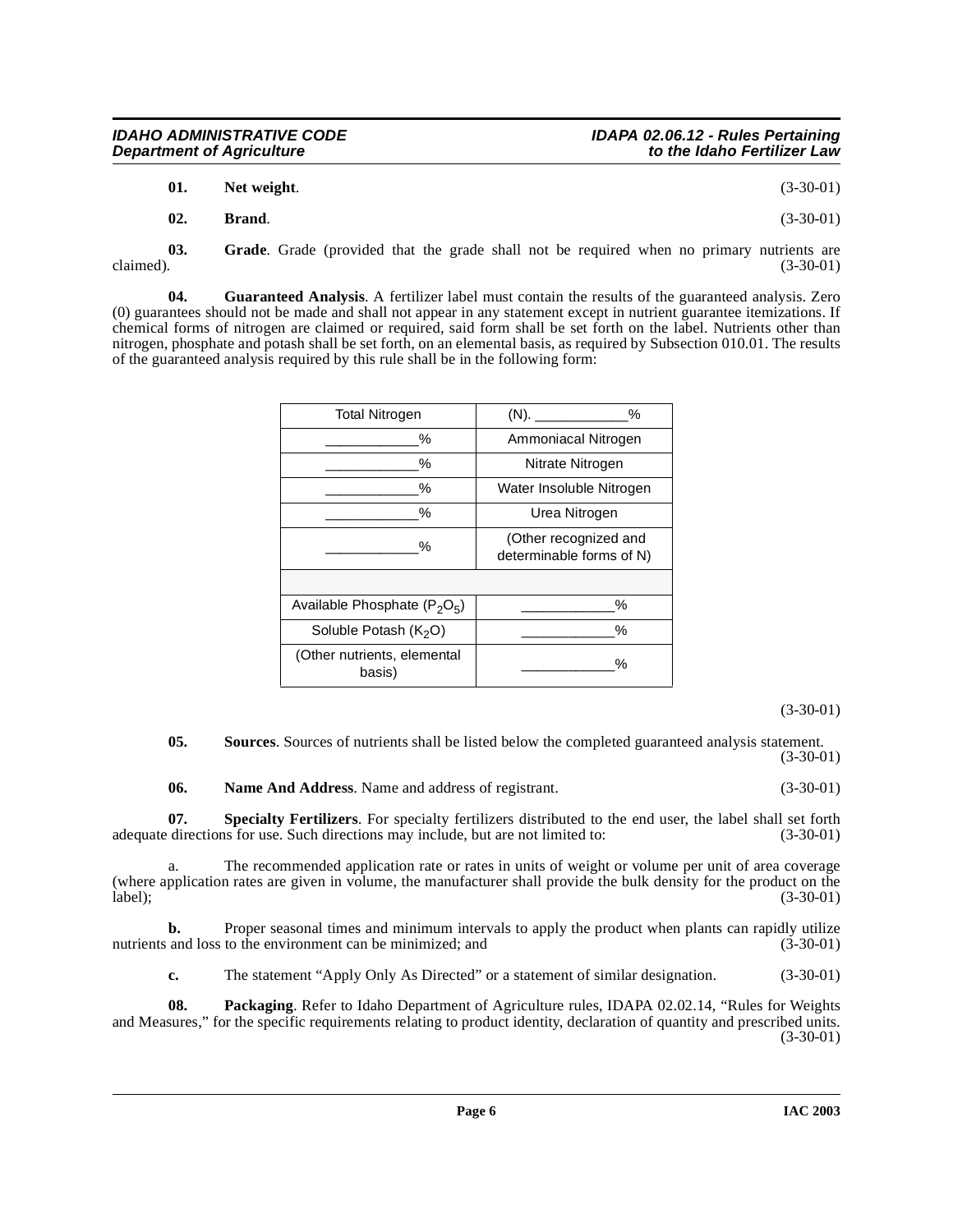# <span id="page-6-9"></span><span id="page-6-0"></span>**031. MULTI-LABELING.**

The labeling of a fertilizer as a plant nutrient and as a product appropriate for another use, as well as including directions for use and grade guarantees for other than the contents of the container, a practice known as "multi-<br>abeling." is prohibited. (3-30-01) labeling," is prohibited.

# <span id="page-6-1"></span>**032. -- 034. (RESERVED).**

# <span id="page-6-6"></span><span id="page-6-2"></span>**035. BRAND AND PRODUCT REGISTRATION.**

<span id="page-6-8"></span>**Brand Registration.** All fertilizer companies, including companies engaged in custom-formula mixing of dry or liquid fertilizers, shall comply with the brand and product registration requirements of the Idaho<br>Fertilizer Act of 2000, Section 22-605, Idaho Code, subject to the provisions of this chapter. (3-30-01) Fertilizer Act of 2000, Section 22-605, Idaho Code, subject to the provisions of this chapter.

<span id="page-6-5"></span>**02. Alteration From Original State**. When a fertilizer is mixed, added to, or in any way changed from its original grade or its content of secondary or minor nutrients, it is a different product, and must be registered as provided under Section 22-605, Idaho Code. (3-30-01)

<span id="page-6-10"></span>**03. Registering - Altered Brands**. When a registered brand or grade is altered by any commercial fertilizer manufacturer or ultimate dealer, such manufacturer or ultimate dealer, shall register the altered brand or grade as provided under Section 22-605, Idaho Code. (3-30-01)

<span id="page-6-7"></span>**04. Brand Name**. The addition of another prominent name or graphic design to the registered brand displayed on the label, other than descriptive words associated with the grade, shall constitute a different brand and thus, must be registered as provided under Section 22-605, Idaho Code. For example, changing "Rose Bud 5-10-5" to "Kilmer's Rose Bud 5-10-5" would constitute a change in brand. (3-30-01)

<span id="page-6-11"></span>**05. Sale Of Fertilizer**. When a commercial fertilizer is removed from the package or vehicle in which it was placed by the original registrant and then offered for sale by a person other than the original registrant, it is a different product and shall be registered in accordance with Section 22-605, Idaho Code, except that it shall not be subject to an additional inspection fee as provided under Section 22-608, Idaho Code, provided that said fee was paid on the product by the original or prior registrant. (3-30-01)

# <span id="page-6-3"></span>**036. -- 039. (RESERVED).**

# <span id="page-6-14"></span><span id="page-6-4"></span>**040. SLOWLY RELEASED PLANT NUTRIENTS.**

<span id="page-6-13"></span>**01. Slow Release**. No fertilizer label shall bear a statement that connotes or implies that certain plant nutrients contained in a fertilizer are released slowly over a period of time, unless the slow release components are identified and guaranteed at a level of at least fifteen percent (15%) of the total guarantee for that nutrient(s).

 $(3 - 30 - 01)$ 

<span id="page-6-12"></span>**02. Slow Release Properties**. Types of products with slow release properties currently recognized by the department for the purposes of a guarantee include: (3-30-01)

**a.** Water insoluble, such as natural organics, ureaform materials, urea-formaldehyde products, dene diurea oxamide etc.: isobutylidene diurea, oxamide, etc.;

**b.** Coated slow release, such as sulfur coated urea and other encapsulated soluble fertilizers;

(3-30-01)

**c.** Occluded slow release, where fertilizers or fertilizer materials are mixed with waxes, resins, or other inert materials and formed into particles; and (3-30-01)

**d.** Products containing water soluble nitrogen such as ureaform materials, urea-formaldehyde, methylenediurea (MDU), dimethylenetriura (DMTU), dicyanodiamide (DCD), etc. (3-30-01) products, methylenediurea (MDU), dimethylenetriura (DMTU), dicyanodiamide (DCD), etc.

**03. Additional Products May Be Added To List Of Slow Release Nutrients**. The department may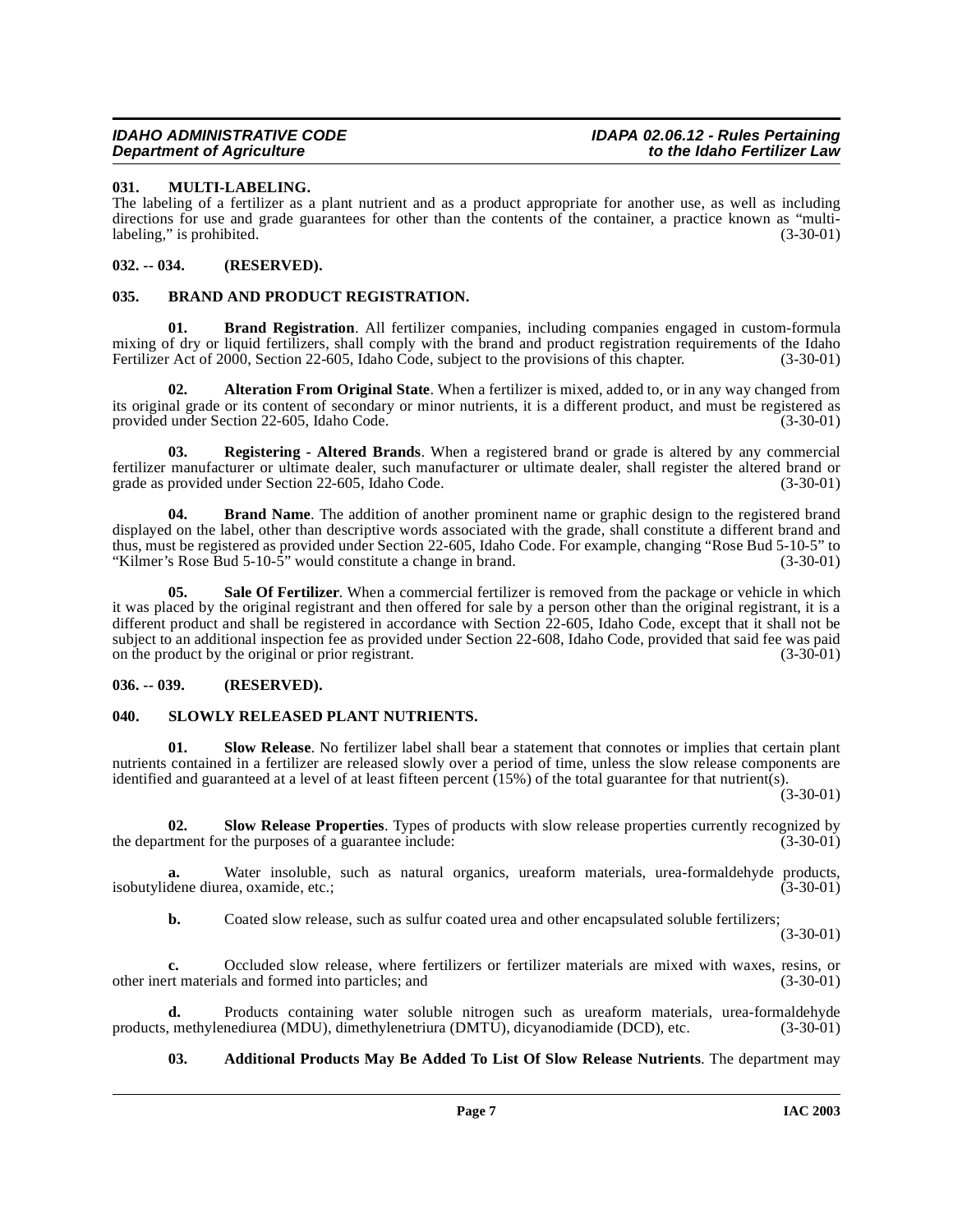# **IDAHO ADMINISTRATIVE CODE IDAPA 02.06.12 - Rules Pertaining Department of Agriculture**

add additional products to the list of recognized slow release nutrients upon an appropriate showing by a registrant. The terms, "water insoluble," "coated slow release," "slow release," "controlled release," "slowly available water soluble," and "occluded slow release," are accepted as descriptive of these products, provided the manufacturer can show a testing program substantiating the claim. Testing shall be under guidance of Experiment Station personnel or a recognized researcher acceptable to the department. A laboratory procedure, acceptable to the department for evaluating the release characteristics of the product(s), must also be provided by the manufacturer. (3-30-01)

**04.** Methods. Unless otherwise specified by the department, AOAC International Method 970.04 (15<sup>th</sup>) Edition) is to be used to confirm the coated slow release and occluded slow release nutrients and others whose slow release characteristics depend on particle size. AOAC International Method 945.01 (15th Edition) shall be used to determine the water insoluble nitrogen of organic materials. (3-30-01)

# <span id="page-7-0"></span>**041. -- 049. (RESERVED).**

# <span id="page-7-4"></span><span id="page-7-1"></span>**050. INVESTIGATIONAL ALLOWANCES.**

**01. Use Of Investigational Allowances**. Investigational Allowances shall be used in determining whether a fertilizer is deficient. Fertilizers which are deemed deficient are subject to penalty. Penalties for deficient fertilizers are found in Section 22-611, Idaho Code. (3-30-01)

<span id="page-7-2"></span>**02. Deeming A Fertilizer Deficient**. A fertilizer shall be deemed deficient if the analysis of any nutrient is below the guarantee by an amount exceeding the values in the following schedules, or if the overall index value of the fertilizer is below ninety-eight percent (98%). Note: For these investigational allowances to be applicable, the recommended AOAC International procedures for obtaining samples, preparation and analysis must be used. These are described in Official Methods of Analysis of the Association of Official Analytical Chemists, 13<sup>th</sup> Edition, 1980, and in succeeding issues of the Journal of the Association of Official Analytical Chemists. In evaluating replicate data, Table 19, page 935, Journal of the Association of Official Analytical Chemists, Volume 49, No. 5, October, 1966, should be followed. (3-30-01) (3-30-01)

**03. Investigational Allowances For Nitrogen, Phosphate And Potash**. For guaranteed percentages not listed in the following table, calculate the appropriate investigational allowance by interpolation.

<span id="page-7-3"></span>

| Guaranteed<br><b>Percent</b> | <b>Nitrogen</b><br><b>Percent</b> | <b>Available</b><br><b>Phosphate</b><br><b>Percent</b> | <b>Potash</b><br><b>Percent</b> |
|------------------------------|-----------------------------------|--------------------------------------------------------|---------------------------------|
| 04 or less                   | 0.49                              | 0.67                                                   | 0.41                            |
| 05                           | 0.51                              | 0.67                                                   | 0.43                            |
| 06                           | 0.52                              | 0.67                                                   | 0.47                            |
| 07                           | 0.54                              | 0.68                                                   | 0.53                            |
| 08                           | 0.55                              | 0.68                                                   | 0.60                            |
| 09                           | 0.57                              | 0.68                                                   | 0.65                            |
| 10                           | 0.58                              | 0.69                                                   | 0.70                            |
| $12 \overline{ }$            | 0.61                              | 0.69                                                   | 0.79                            |
| 14                           | 0.63                              | 0.70                                                   | 0.87                            |
| 16                           | 0.67                              | 0.70                                                   | 0.94                            |
| 18                           | 0.70                              | 0.71                                                   | 1.01                            |
| 20                           | 0.73                              | 0.72                                                   | 1.08                            |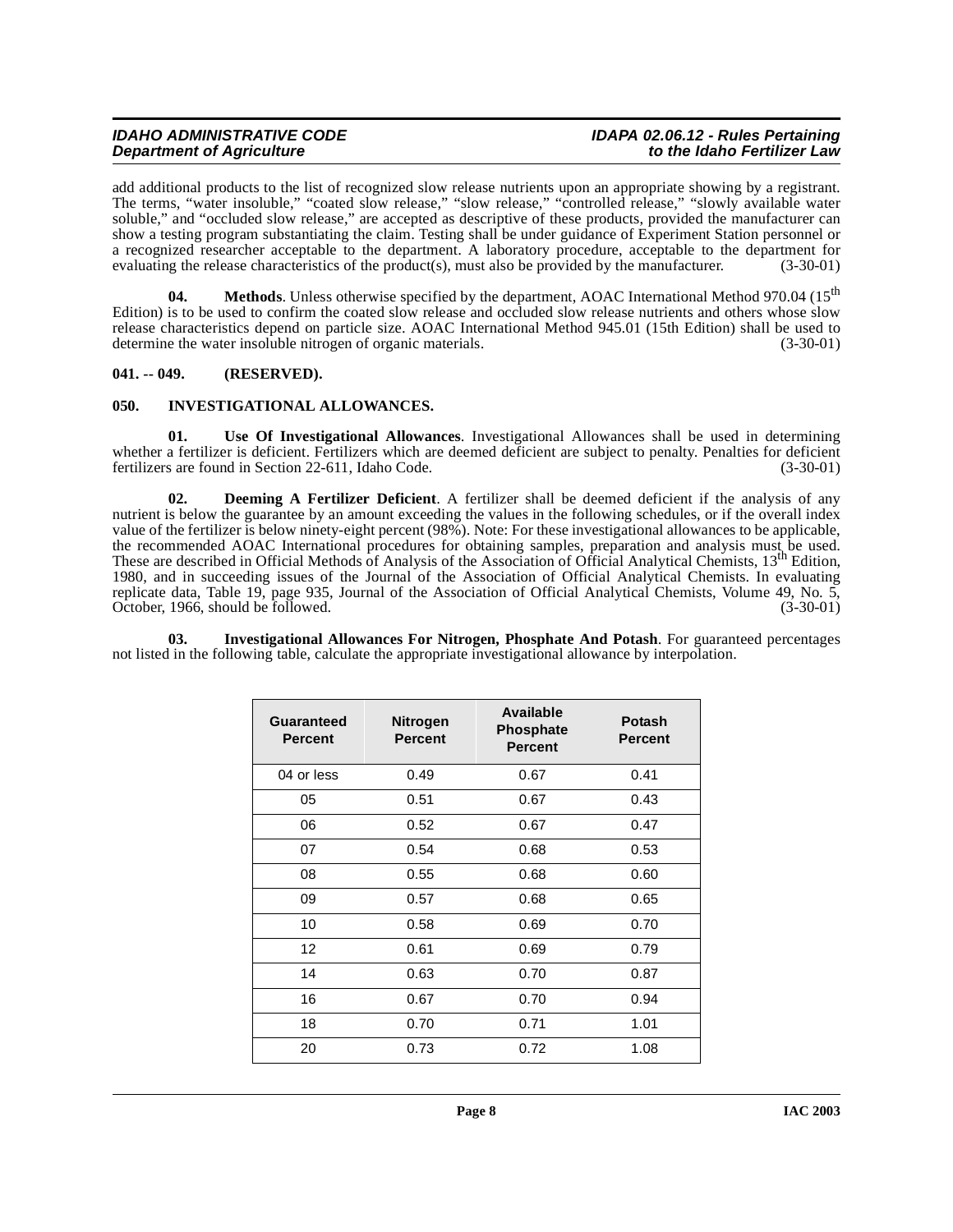| Guaranteed<br><b>Percent</b> | <b>Nitrogen</b><br><b>Percent</b> | <b>Available</b><br><b>Phosphate</b><br><b>Percent</b> | <b>Potash</b><br><b>Percent</b> |
|------------------------------|-----------------------------------|--------------------------------------------------------|---------------------------------|
| 22                           | 0.75                              | 0.72                                                   | 1.15                            |
| 24                           | 0.78                              | 0.73                                                   | 1.21                            |
| 26                           | 0.81                              | 0.73                                                   | 1.27                            |
| 28                           | 0.83                              | 0.74                                                   | 1.33                            |
| 30                           | 0.86                              | 0.75                                                   | 1.39                            |
| 32 or more (*)               | 0.88                              | 0.76                                                   | 1.44                            |

(\*For DAP and MAP, the Investigational Allowance for Available Phosphate shall be zero point seventy (0.70); for TSP, the Investigational Allowance shall be: one point fifty-two  $(1.52)$ ).  $(3-30-01)$ TSP, the Investigational Allowance shall be: one point fifty-two  $(1.52)$ ).

<span id="page-8-0"></span>**04. Investigational Allowance For Other Nutrients**. Secondary and minor elements shall be deemed deficient if any element is below the guarantee by an amount exceeding the values in the following schedule:

| <b>Element</b> |           | <b>Investigational Allowance</b> |
|----------------|-----------|----------------------------------|
| Calcium        | $\lambda$ | $0.2$ unit + 5% of guarantee     |
| Magnesium      | ١         | 0.2 unit $+5\%$ of guarantee     |
| Sulfur         | 1         | 0.2 unit $+5\%$ of guarantee     |
| Boron          | )         | $0.003$ unit + 15% of guarantee  |
| Cobalt         | ١         | $0.0001$ unit + 30% of guarantee |
| Chlorine       | 1         | $0.005$ unit + 10% of guarantee  |
| Copper         | ١         | $0.005$ unit + 10% of guarantee  |
| Iron           | ١         | $0.005$ unit + 10% of guarantee  |
| Manganese      | ۱         | $0.005$ unit + 10% of guarantee  |
| Molybdenum)    |           | $0.0001$ unit + 30% of guarantee |
| Sodium         | )         | $0.005$ unit + 10% of guarantee  |
| Zinc           |           | $0.005$ unit + 10% of guarantee  |

The maximum allowance when calculated as specified shall be one (1) unit (one percent (1%)). For dry custom mix fertilizers, an additional five percent (5%) of the guarantee shall be granted in addition to the allowances made above in this section.

<span id="page-8-1"></span>**05. Overall Index Value**. The overall index value is calculated by comparing the commercial value guaranteed with the commercial value found. Unit values of the nutrients used shall be those referred to in Section 22- 612, Idaho Code. (3-30-01)

**06. Example**. Overall index value - Example of calculation for a 10-10-10 grade found to contain 10.1% Total Nitrogen (N), 10.2% Available Phosphate (P<sub>2</sub>O<sub>5</sub>) and 10.1% Soluble Potash (K<sub>2</sub>O). Nutrient unit values are assumed to be three dollars (\$3.00) per unit N, two dollars (\$2.00) per unit  $P_2O_5$ , and one dollar (\$1.00) per unit  $K_2O$ .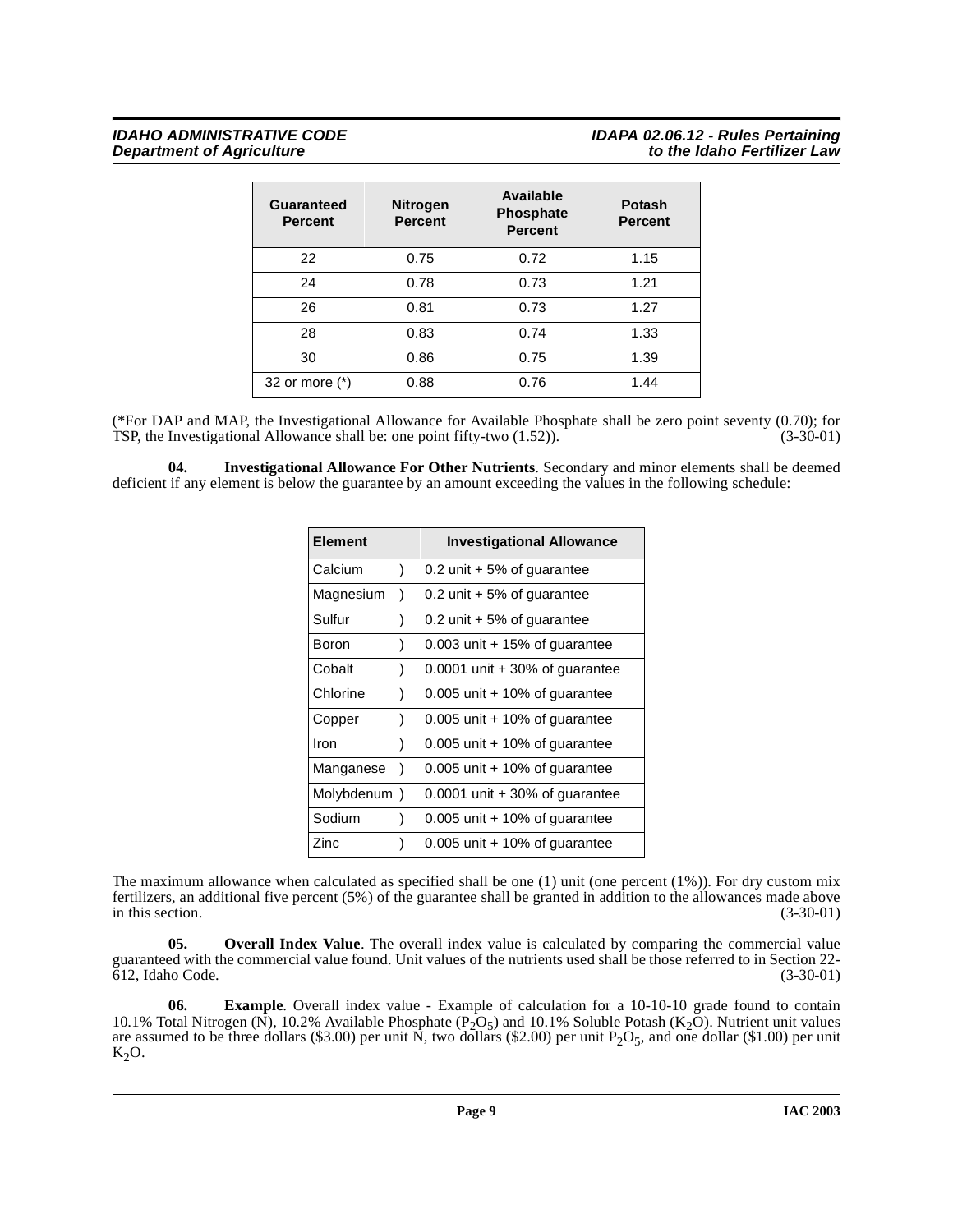|                                      | Overall Index Value = $100 (60.8/60.00) = 101.3\%$ |
|--------------------------------------|----------------------------------------------------|
|                                      |                                                    |
| Commercial Value Found $= 60.8$      |                                                    |
| 10.1 units $K_2O \times 1 = 10.1$    |                                                    |
| 10.2 units $P_2O_5$ x 2 = 20.4       |                                                    |
| 10.1 units N $x$ 3 = 30.3            |                                                    |
|                                      |                                                    |
| Commercial Value Guaranteed $= 60.0$ |                                                    |
| 10.0 units $K_2O$ x 1 = 10.0         |                                                    |
| 10.0 units $P_2O_5$ x 2 = 20.0       |                                                    |
| 10.0 units N $x$ 3 = 30.0            |                                                    |

(3-30-01)

# <span id="page-9-0"></span>**051. -- 069. (RESERVED).**

### <span id="page-9-2"></span><span id="page-9-1"></span>**070. ITEMIZATION OF PLANT FOOD ELEMENTS WITHIN THE GUARANTEED ANALYSIS.** When a product label sets forth the different components of plant nutrients, the percentage for each component shall

be shown before that component's name.

| <b>EXAMPLES:</b>        |                     |  |  |  |
|-------------------------|---------------------|--|--|--|
| %<br>Total Nitrogen (N) |                     |  |  |  |
| %                       | Ammoniacal Nitrogen |  |  |  |
| %                       | Nitrate Nitrogen    |  |  |  |
|                         |                     |  |  |  |
| Magnesium (Mg)          | %                   |  |  |  |
|                         | Water Soluble       |  |  |  |
| %                       | Magnesium (Mg)      |  |  |  |
|                         |                     |  |  |  |
| Sulfur (S)              | %                   |  |  |  |
| %                       | Free Sulfur (S)     |  |  |  |
| %                       | Combined Sulfur (S) |  |  |  |
|                         |                     |  |  |  |
| Iron (Fe)               | %                   |  |  |  |
| %                       | Chelated Iron (Fe)  |  |  |  |
|                         |                     |  |  |  |
| Manganese (Mn)<br>℅     |                     |  |  |  |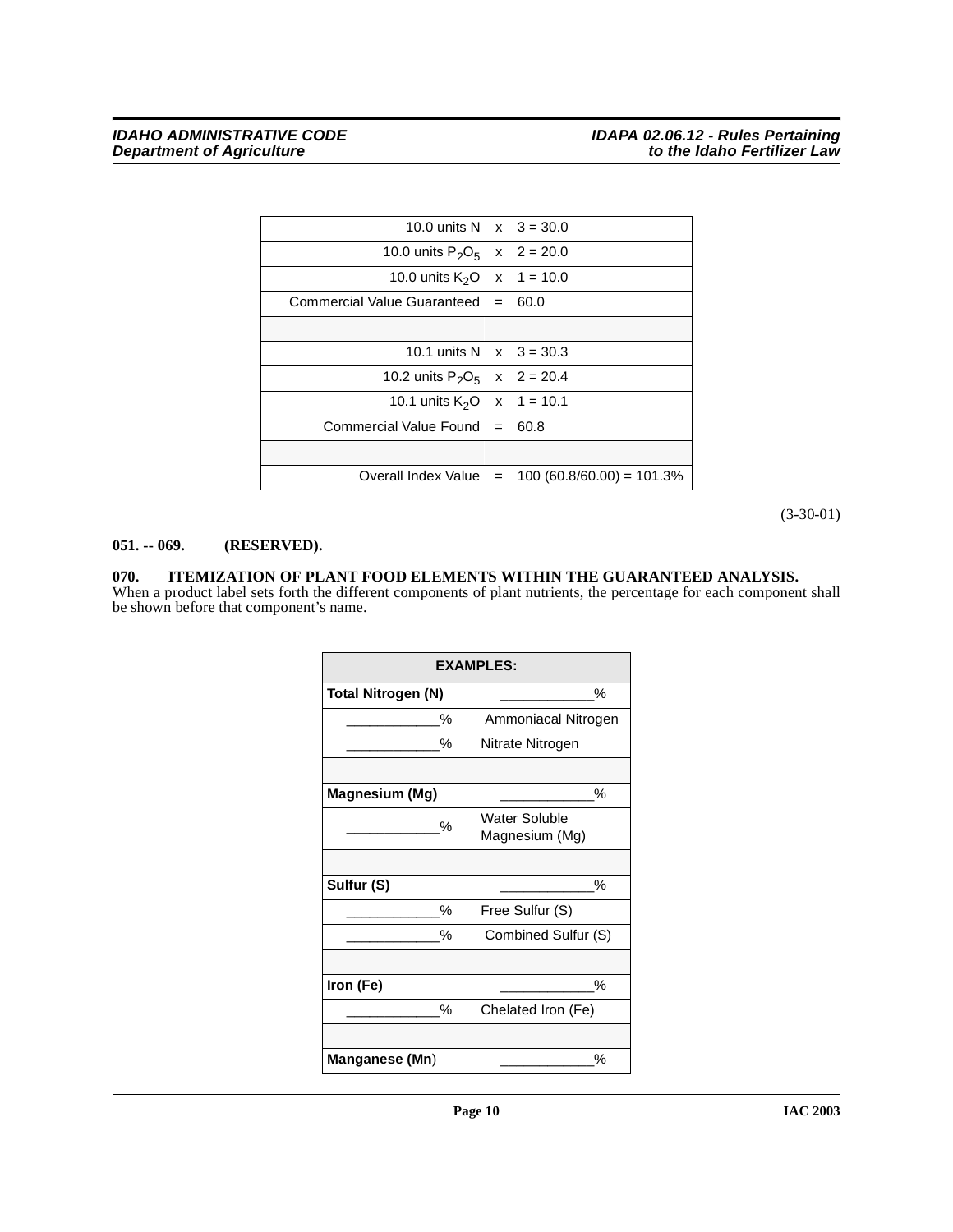# **IDAHO ADMINISTRATIVE CODE IDAPA 02.06.12 - Rules Pertaining Department of Agriculture to the Idaho Fertilizer Law**



(3-30-01)

# <span id="page-10-0"></span>**071. -- 079. (RESERVED)**

# <span id="page-10-1"></span>**080. ORGANIC NITROGEN.**

If an amount of nitrogen is designated as organic then the water insoluble nitrogen or the slow release nitrogen guarantee must not be less than sixty percent (60%) of the nitrogen so designated. Coated urea shall not be included in meeting the sixty percent (60%) requirement. (3-30-01)

<span id="page-10-2"></span>**081. -- 999. (RESERVED).**